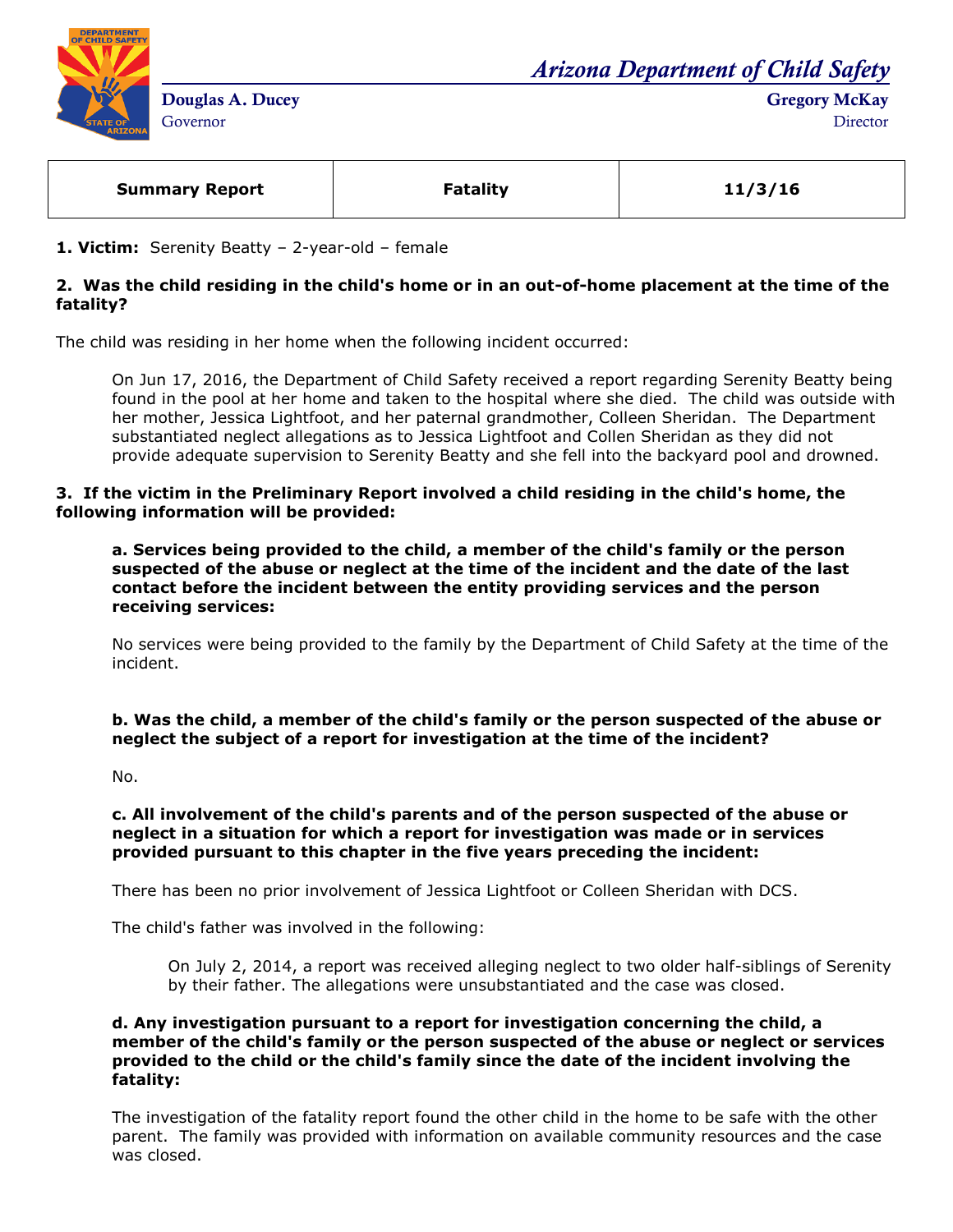

*Arizona Department of Child Safety*

**Gregory McKay**

**Director** 

No subsequent reports of abuse or neglect have been received.

# **4. If the victim in the Preliminary Report involved a child residing in an out-of-home placement, the following information will be provided:**

#### **a. Licensing Agency:**

N/A

**b. Licensing history of the out-of-home placement, including the type of license held by the operator of the placement and the period for which the placement has been licensed:** 

N/A

**c. Summary of all violations by the licensee:** 

N/A

**d. Any other actions by the licensee or an employee of the licensee that constitute a substantial failure to protect and promote the health, safety and welfare of a child.**

N/A

# **5. Actions taken by the Department in response to the case including any changes to policy or practice and/or recommendations for further changes in policies, practices, rules or statutes:**

The Department conducted a joint investigation with the Glendale Police Department. The Department substantiated the allegation of neglect as to Serenity's mother and grandmother when they did not provide adequate supervision to her and she fell into the backyard pool and drowned. The Department provided the family with information on resources available in the community and the case was closed.

The Department reminds all caregivers to always watch children around water and follow the Arizona Department of Health Services (ADHS) Pool Safety Recommendations. For more information, please visit the ADHS website at: [http://www.azdhs.gov/phs/oeh/pool\\_rules.htm.](http://www.azdhs.gov/phs/oeh/pool_rules.htm)

Additionally, in accordance with the DCS Strategic Plan for State Fiscal Year 2016 (FY16), multidisciplinary team (MDT) reviews of fatality and near fatality cases were implemented during the first quarter of FY16. The MDT reviews of fatality and near fatality cases, especially those with prior DCS involvement, are a key feature of the Strategic Plan and support the objective of increasing the accuracy of safety and risk assessments in investigations.

This case was reviewed by the MDT in order to identify any systemic factors, both internal and external to the Department that may have had an impact. The Department is using the aggregate data gathered through all of the MDT reviews to assess and guide future changes and/or recommendations to policies, practices, rules or statutes. Findings from these reviews will be compiled into an annual report to be shared on the DCS website. The target date for release of this report is December 1, 2017.

For more information regarding the Department of Child Safety's Strategic Plan for State Fiscal Year 2016, please visit the DCS website at: [https://dcs.az.gov/news/dcs-strategic-plan.](https://dcs.az.gov/news/dcs-strategic-plan)